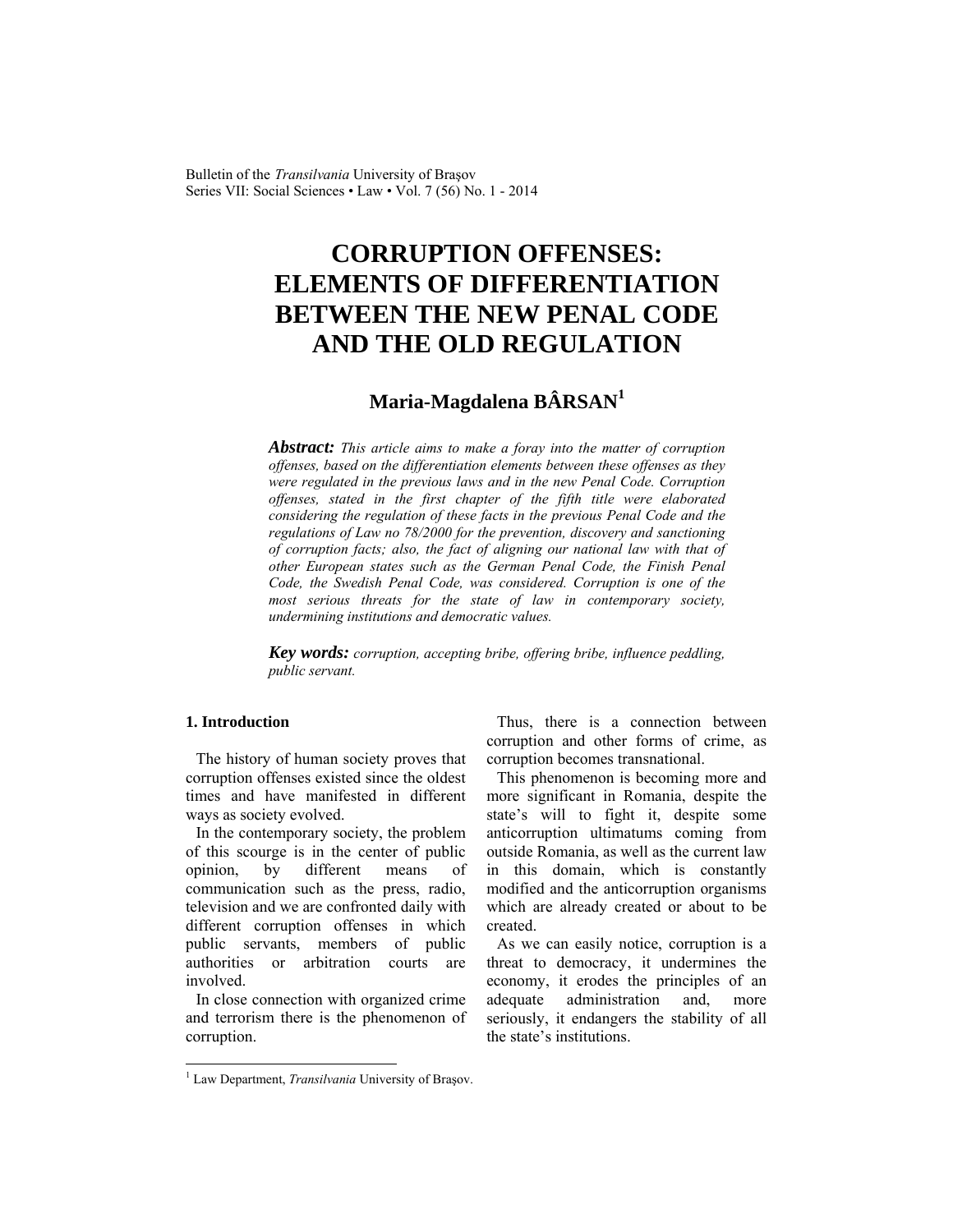Presently, a consensus stating that these two phenomena are a direct threat to the good functioning of every state has been reached on an international level.

The efforts of the international community were concluded by the signing of some international conventions which aim to diminish the effects of organized crime and corruption in society.

Corruption tends to destabilize the current international society.

The report between corruption and organized crime is characterized by the fact that corruption can exist and manifest itself without organized crime, while organized crime without corruption is unlikely to happen.

The main course of action of a strong and influential organized crime network is corruption.

It's a tool favored by organized crime due to its efficiency and discretion.

On an international level, but also in Romania, public servants, regardless of their area of activity or their rank, are often corrupted, thus penetrating the state's decisional forums.

Basically, we are daily confronted by the media, radio and television with the actions of public servant which constitute corruption.

Corruption is one of the most serious threats for the state of law in contemporary society, undermining institutions and democratic values.

Corruption can threaten economical stability, can slow down economic development and reduce the available resources for social programs; it can also violate man's fundamental rights and cause serious damage to the environment.

By analyzing the historical evolution of corruption, we can state that this phenomenon has evolved along with mankind, although, throughout all ages, corruption was blamed by society and incriminated by the laws of those times.

Corruption offenses, as stated in the first chapter of the fifth title, were elaborated considering the regulation of these offenses in the previous Penal Code, on one hand, and the provisions of Law no 78/2000 for the prevention, discovery and sanctioning of corruption offenses, on the other hand; last but not least, the fact of aligning our national law with that of other European states such as the German Penal Code, the Finnish Penal Code, the Swedish Penal Code, was considered, as well as the fact that Romania has ratified numerous international instruments against corruption.

#### **2. The offense of accepting bribe stated by article 289 of the Penal Code**

In regard to the offense of accepting bribe, this fact is regulated by the new Penal Code, in article 289 and is defined as: "the fact of the public servant (according to the provisions of article 175 first alignment of the Penal Code, "a public servant is the person who, with a permanent or temporary title, with or without payment:

- a) exercises responsibilities established according to the law with the purpose of achieving the prerogatives of the legislative, executive or judiciary power;
- b) exercises a function of public office or a public function of any kind;
- c) exercises, alone or along with other people, within an autonomous institution, another company owned partially or completely by the state any activity in connection with the objectives of that company") who, directly or indirectly, for himself or for others, claims or receives money or other benefits which he is not entitled to or accepts the promise of such benefits, in connection with the fulfillment or failure to fulfill or the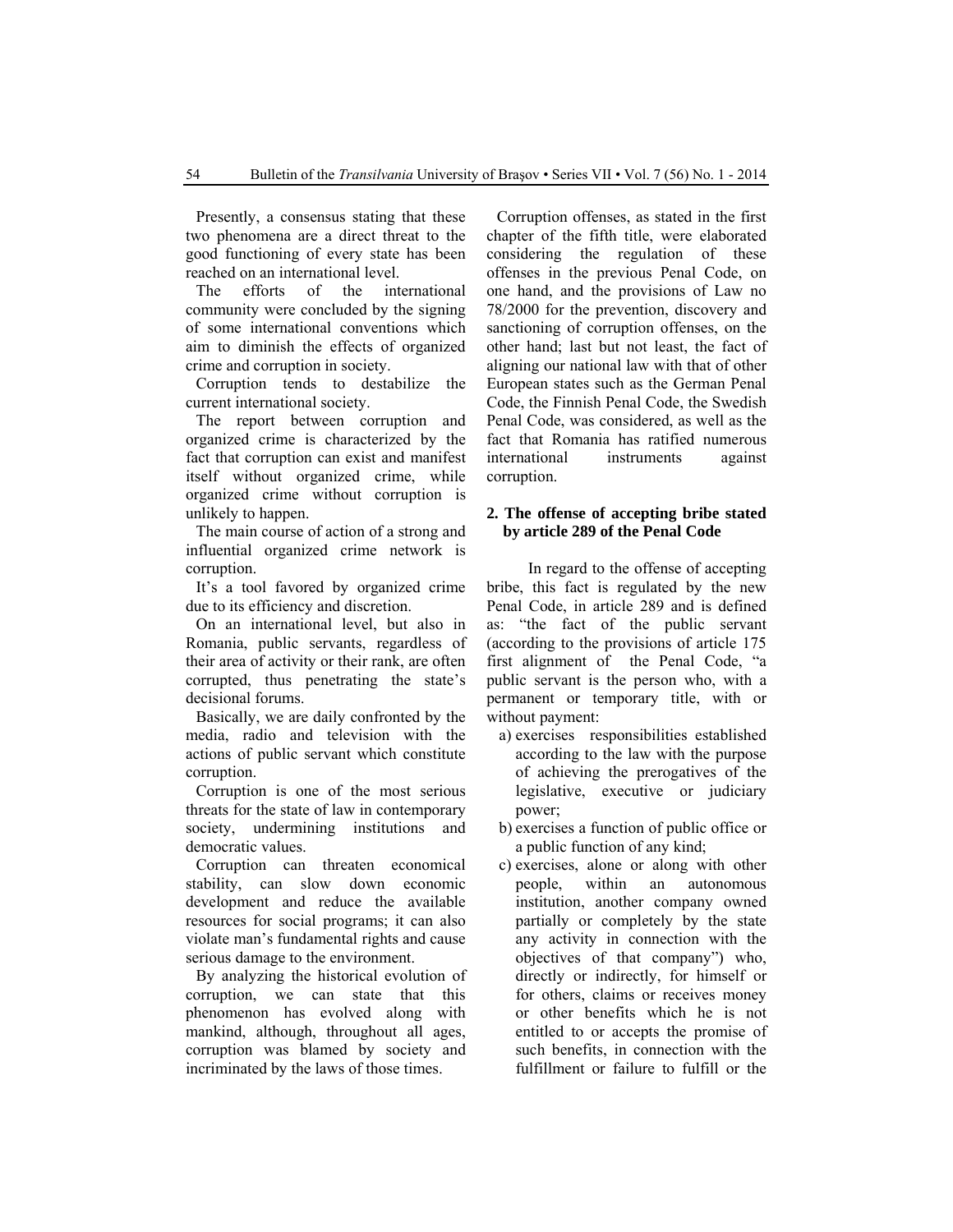delaying of an act which falls within his duties or an act contrary to his duties " as opposed to the previous regulation (article 254 of the Penal Code) which defines accepting bribe by its purpose "in the purpose of "fulfilling, not fulfilling or delaying to fulfill an act which falls within its legal duties or in the purpose of an act contrary to those duties".

The material element of this offense, as regulated by article 289, first alignment of the new Penal Code is different from the old regulation through the exclusion of incriminating the act and not dismissing a promise of bribe.

This change was made in order to give up the distinction between the provisions of the previous penal code regarding the offense of accepting bribery and receiving undue benefits, a distinction which was causing difficulties when attempting to prove it, in case the agreement took place before the deed was done and the goods were given at a later moment.

We must also mention that the new Penal Code clearly states that receiving undue benefits can be done on behalf of someone else other than the public servant who accepts the bribe and claims or receives money which he is not entitled to or accepts the promise of such benefits for himself or for others, a hypothesis which was clearly regulated in the previous law.

Article 289 of the new Penal Code sanctions any kind of acceptance of any amount of money or other benefits, be it express or tacit such that even though the refusal to dismiss a promise of an amount of money or other benefits is not stated in article 289, the person who receives money will commit the crime of accepting bribe if the acceptance is tacit.

The scope of people involved in corruption has been expanded as Romania ratified some international instruments regarding corruption.

According to the provisions of article 293 of the Penal Code, articles 289 and 290 are applied in accordance with those who based on an arbitration agreement are called to decide on a litigation regardless of whether the arbitration procedure takes place according to Romanian law or any other law.

This provision was introduced as a result of the ratifying by Romania of the Additional Protocol of the Criminal Law Convention on Corruption.

Thus, it was necessary to complete the frame of corruption offenses with a regulation which extends the criminal responsibility to those who are involved in litigation through internal or international arbitration.

According to the provisions of article 294 of the Penal Code, the first chapter of the fifth title is applied accordingly to the following categories of people if the treaties to which Romania is a part of do not state any differently.

Also, the new text uses the phrase "in connection with" instead of "for the purpose of", the immediate consequence being the criminal irrelevance of the "time" criteria which distinguishes the acceptance of bribe from receiving undue benefits in the old regulation.

As a consequence, as long as the incrimination of the offense of accepting bribe no longer depends on the timing of the claim of receiving or fulfilling the duty which is "bought", the ulterior activity has no criminal distinctive relevance.

As a conclusion, although apparently it could be stated that the crime of receiving undue benefits is no longer incriminated, in reality, this fact will be classified as acceptance of bribe according to the new Penal Code.

The old law is the most favorable criminal law. The new text introduces, as a variant of this crime, the deed of expediting an act which falls within the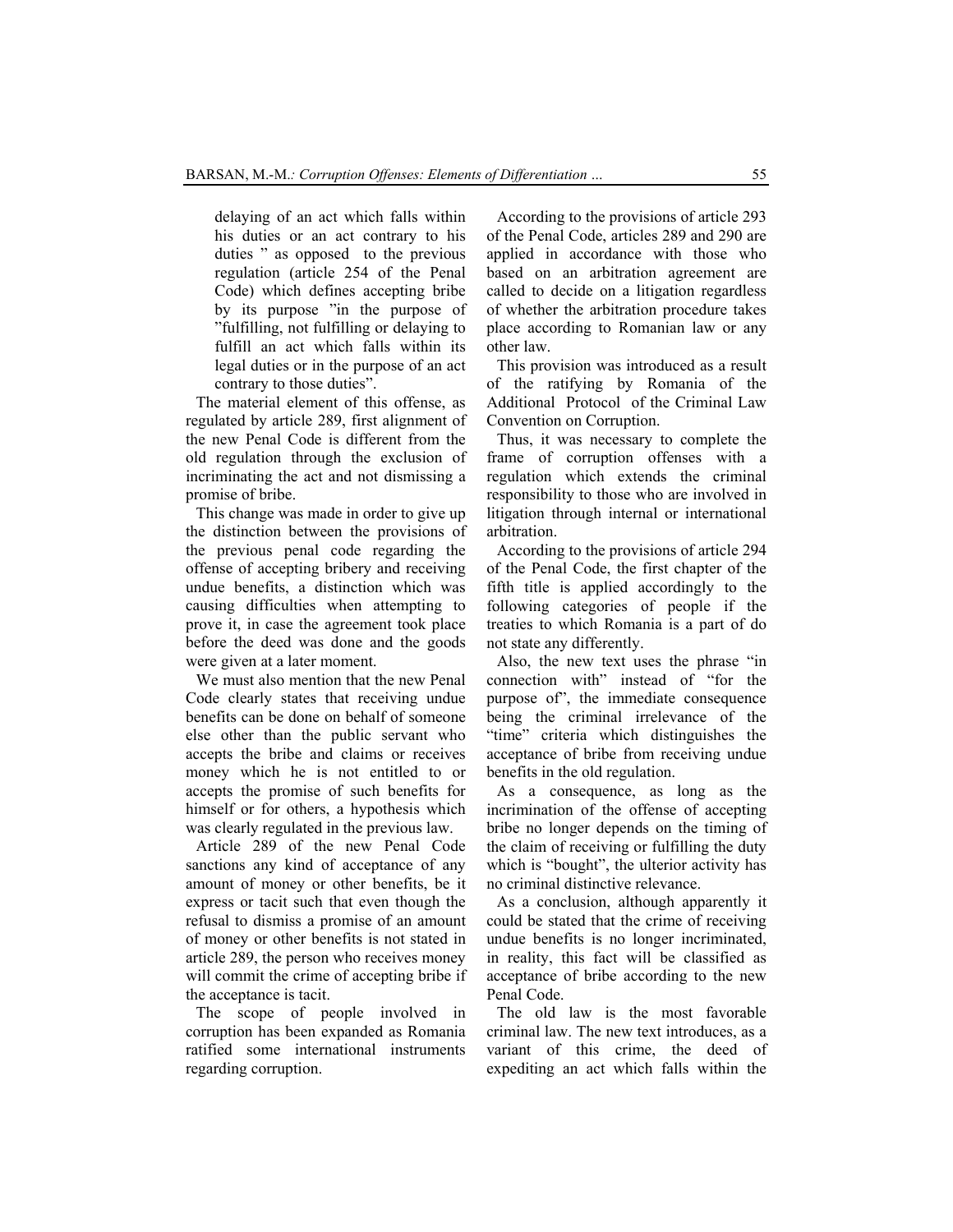duties of the perpetrator, a variant which is not presently incriminated.

The maximum punishment for this crime decreases from 15 to 10 years and the complementary punishment is the deprivation of the right to hold public office or to exercise the profession or activity during which s/he accomplished the deed and no other complementary punishment stated by the law.

The deed done by a public servant with control duties is no longer incriminated distinctively as the previous regulation of the Penal Code stated.

Article 289, second alignment establishes that the crime of accepting bribe is committed when it involves a person who holds a public office but only if the deed is done with the purpose of not fulfilling or delaying the fulfillment of an act which is his legal duty or in the purpose of doing an act contrary to his duties.

By this regulation, the law maker wishes to solve any controversial situation in judicial practice in which the notary public or an officer of the court can become an author of this crime.

The reason for this would be the fact that the people which article 175, second alignment refers to, given their special statute, can charge an extra cost for an urgent act which falls within their duties without altering the trust of the community in the public officer; also, in exchange for a fee with no criminal relevance, they place their experience, skills at the disposal of those who need the services they provide.

By the provisions of article 308 of the Penal Code, the law maker thought that the facts clearly mentioned in this text are a less serious violation as opposed to the same deed done by a public servant.

Thus, if the corruption offenses stated in article 289-292 of the Penal Code as well as those stated in articles 297-301 of the Penal Code were committed by the people who temporarily or permanently hold a public office, with or without payment, the special limits of the punishment are reduced by a third.

However, the judicial practice states that the crime of accepting bribe in the following situation: the deed of a warehouse manager at a timber factory who receives certain amounts of money to falsely confirm the reception notes; also a crime is the deed of a Commissioner of the Financial Guard who claims and receives the amount of a thousand dollars in order not to sanction the deficiencies he has observed; the train manager who allows access to passengers that do not hold a valid ticket and receives money from these passengers in order to allow them to travel or the policeman who claims and receives an amount of money in order to release a minor from a correctional facility, the deed of the doctor who claims and receives money or other benefits to write prescriptions, etc.

The crime of offering bribe stated in article 290 of the Penal code is defined as:

(1) The promise, the offering or giving money or other benefits in the same conditions as those stated in article 289 are punished by imprisonment from 2 to 7 years.

(2) The deed stated in the first alignment is not a crime when the person offering bribe was forced by any means by the person who took the bribe.

(3) The person offering bribe is not punished if he denounces the fact before the police is informed of it.

(4) Money, values or any other given goods are given back to the person who offered them if these were given in the case stated in the second alignment or given after the denunciation stated in the third alignment.

(5) Money, things of value or any other goods offered or given are subjected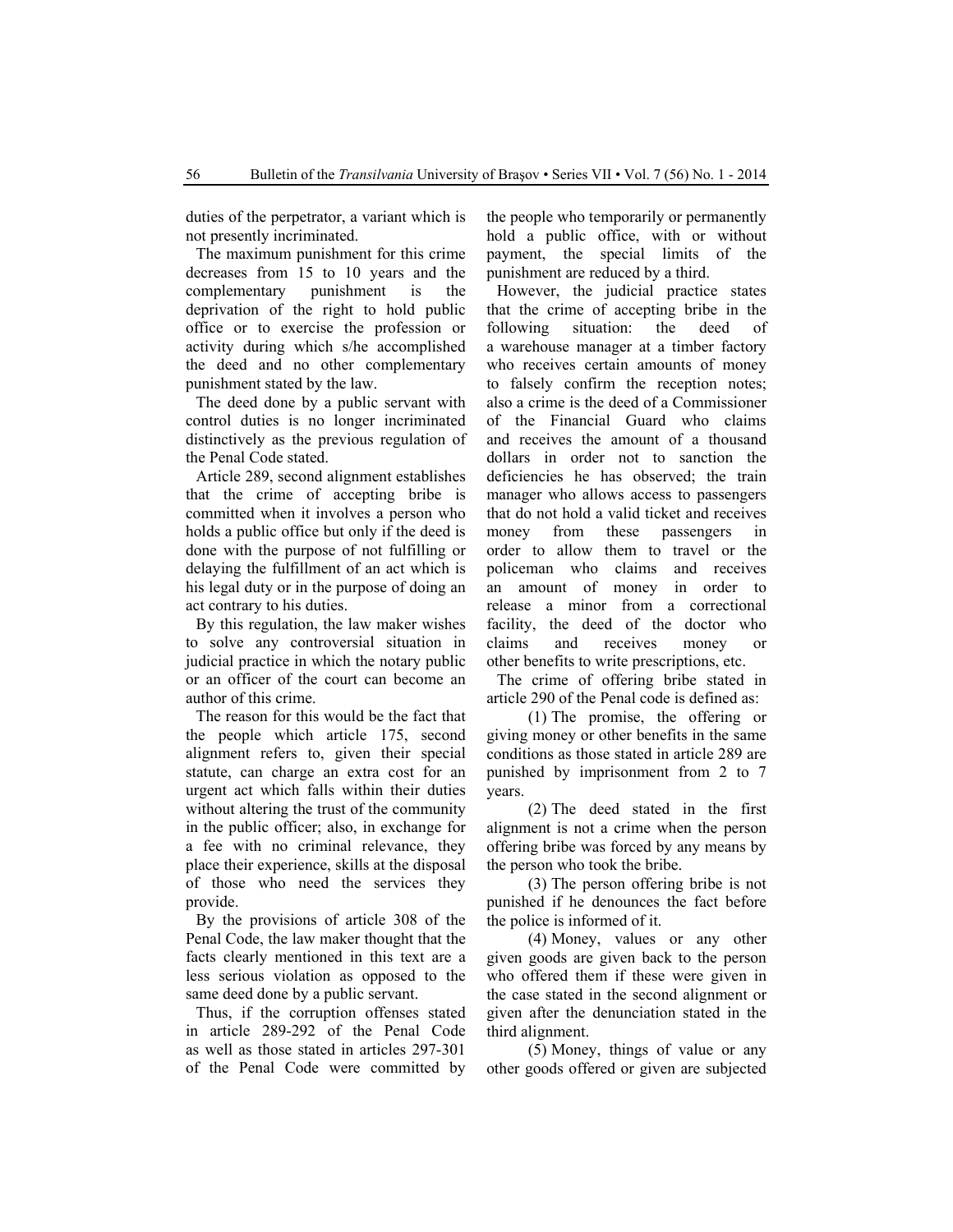to confiscation and when these goods are not found, their equivalent is confiscated.

 The differentiation elements presented above are also valid here.

The promise, the offering or giving are no longer conditioned by the purpose of fulfilling or not fulfilling or delaying the fulfilling of an act regarding his duties or in the purpose of doing an act contrary to these duties, but are done in connection with an act regarding his duties or in connection with the fulfillment of an act contrary to these duties.

As a consequence of these legislative changes, the new regulation incriminates the act of the person who offers a benefit to the public servant after the act was fulfilled as a token of appreciation for his activity, something which was not regulated in the previous law.

A new regulation appears in regard to the restitution of the undue benefits in case the bribe giver denounces the fact.

If in the previous regulation, the benefits were given back in case of denouncing the fact, regardless of the time when they were offered, in the new Penal Code clearly states that all the money, things of value or any other goods are given back to the person who offered them if these were given after the denounce was made.

 If the goods are given prior to the denunciation, the person who denounces the fact is not punished but s/he is not given back the goods, which are to be confiscated.

## **Influence peddling stated in article 291 of the Penal Code is defined as:**

(1) Claiming, receiving or accepting a promise of money or other benefits, directly or indirectly, for himself or for others, by a person with influence or by a person who implies he holds influence over a public servant and who promises to determine the public servant to fulfill, not fulfill, to expedite or to delay the fulfilling of an act in connection to his duties or to fulfill an act contrary to these duties is punished by imprisonment from 2 to 7 years.

(2) Money, things of value or any other goods which are received are to be confiscated and when these are no longer found, their equivalent is to be confiscated.

(3) It is clearly stated that the promise of influence peddling must be extended over the behaviour of the public servant in order for him to: fulfill, not fulfill, to expedite or delay the fulfilling of an act regarding its duties or to fulfill an act contrary to these duties.

Another change refers to the rephrasing of the aggravated variant stated in article 7 of Law no 78/2000 and whether the previous regulation refers to the crime of influence peddling by a person, who, according to the law, has duties of observing or sanctioning contraventions is punished severely if it is done by a person who holds public office, by a judge or prosecutor, or a person stated in article 293 of the Penal code.

The punishment is less severe in the new regulation and is also differentiated according to the quality of the person whose influence is peddled: a public servant, a person stated in article 308 of the Penal Code.

### **The offense of trading in influence stated in article 292 of the Penal Code, defined as:**

(1) The promise, the offering or giving of money or other benefits, directly or indirectly to a person who has influence or gives the impression that s/he has influence over a public servant in order to determine the public servant to fulfill, to not fulfill, to expedite or to delay the fulfillment of an act which falls within his duties or to fulfill an act contrary to these duties is punished by imprisonment from 2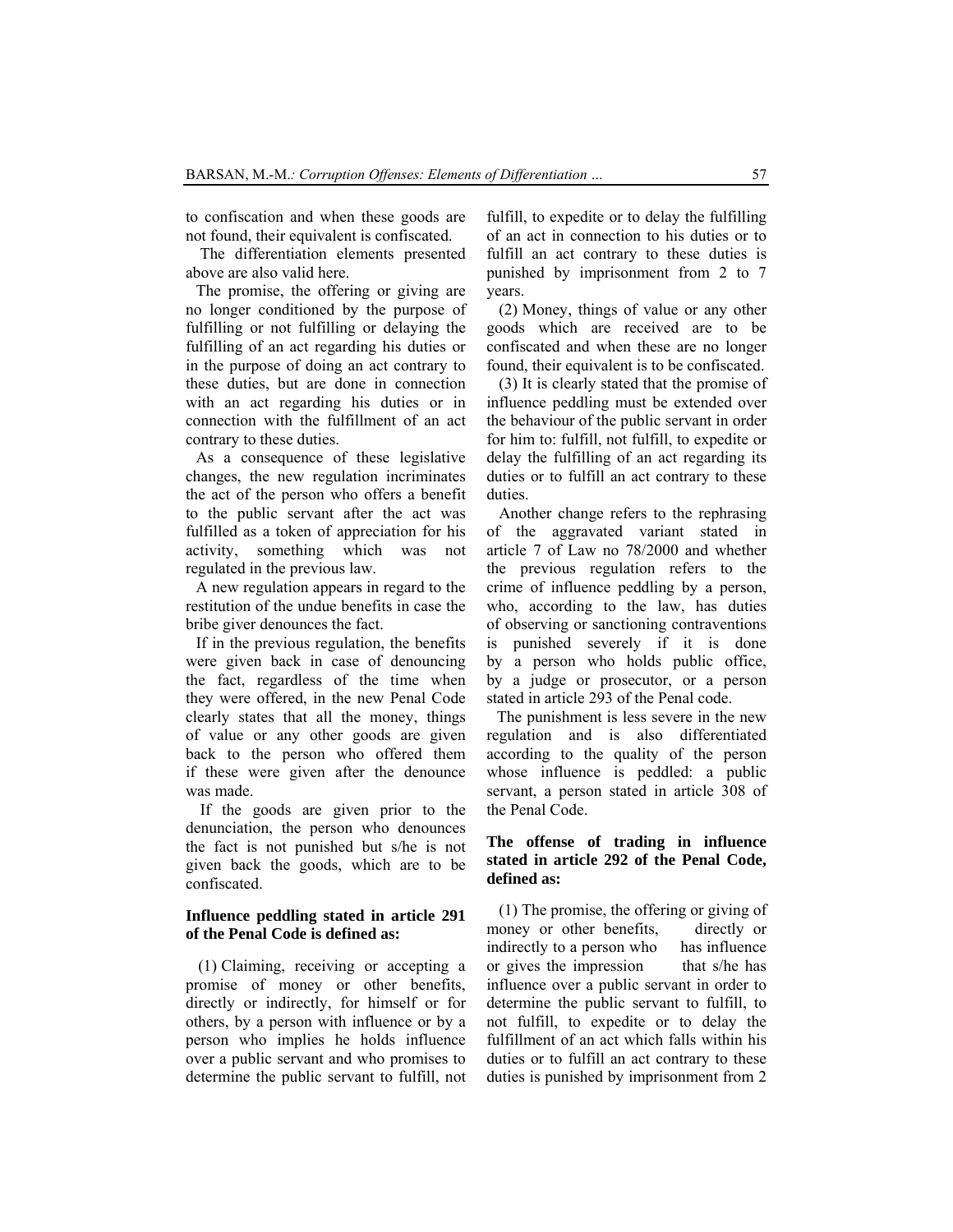to 7 years and prohibition to exercise some rights.

(2) The person who committed such an offense is not punished if s/he denounces the deed before the police was informed of it.

(3) Money, things of value or any other goods are given back to the person who provided it, unless it was given after the denunciation stated in the second alignment.

(4) Money, things of value or any other goods are subject to confiscation; if these are no longer found, their equivalent should be confiscated.

In regard to the incrimination of this crime, there are certain elements of differentiation as opposed to the old regulation.

First of all, the limits of the promise made by the influence peddler over the behaviour of the public servant in connection with his duties are clearly stated: he should fulfill, not fulfill, expedite or delay the fulfillment of an act which falls within his duties or to fulfill an act contrary to these duties.

Another change refers to article 7 and article 9 of Law no 78/2000, by giving up the aggravated variants stated by these two articles.

Also, another change concerns the regulation regarding the restitution of any benefits in case the person offering the bribe denounces the deed. In the previous law, the benefits were restituted in case a denounce was made.

Regardless of the moment when they were given, the current law states that money, things of value or any other given goods, are given back to the person who provided them if these were given after the denounce was made.

If the goods are given before the denounce was made, the person who denounces is not punished, but will not be given back the benefits, which will be confiscated in this case.

The punishment seems less severe in the current law, as the sanction is different according to the quality of the person whose influence is bought: a public servant or a person as stated in article 308 of the Penal Code.

As we continue this analysis, we will discuss a case, which is relevant to the point we have expressed in this article.

The prosecutors from the National Anticorruption Direction - T. Territorial Service, started prosecuting the defendant B.R., a lawyer within the M. County Bar, claiming that he committed the offense of trading in influence. In their indictment, the prosecutors noted that:

On March, 12th, 2014, considering his quality of attorney at law within the M. County Bar and while ensuring legal assistance to a suspect prosecuted for committing traffic offenses on public roads, he promised an officer of police that he will provide him with 1000 euros to pass along to a prosecutor from another county.

The purpose of this was to determine the prosecutor to release his client and prosecute and trial him without imprisoning him.

#### **3. Conclusions**

By analyzing the historical evolution of corruption, we can state that this phenomenon has evolved along with mankind, although, throughout all ages, corruption was blamed by society and incriminated by the laws of those times and today this evil is present in all areas of social life*.* 

As we have stated at the beginning of this study, corruption appeared since the antiquity and was then repressed with severe punishment and certain measures to prevent and dismiss this criminal phenomenon.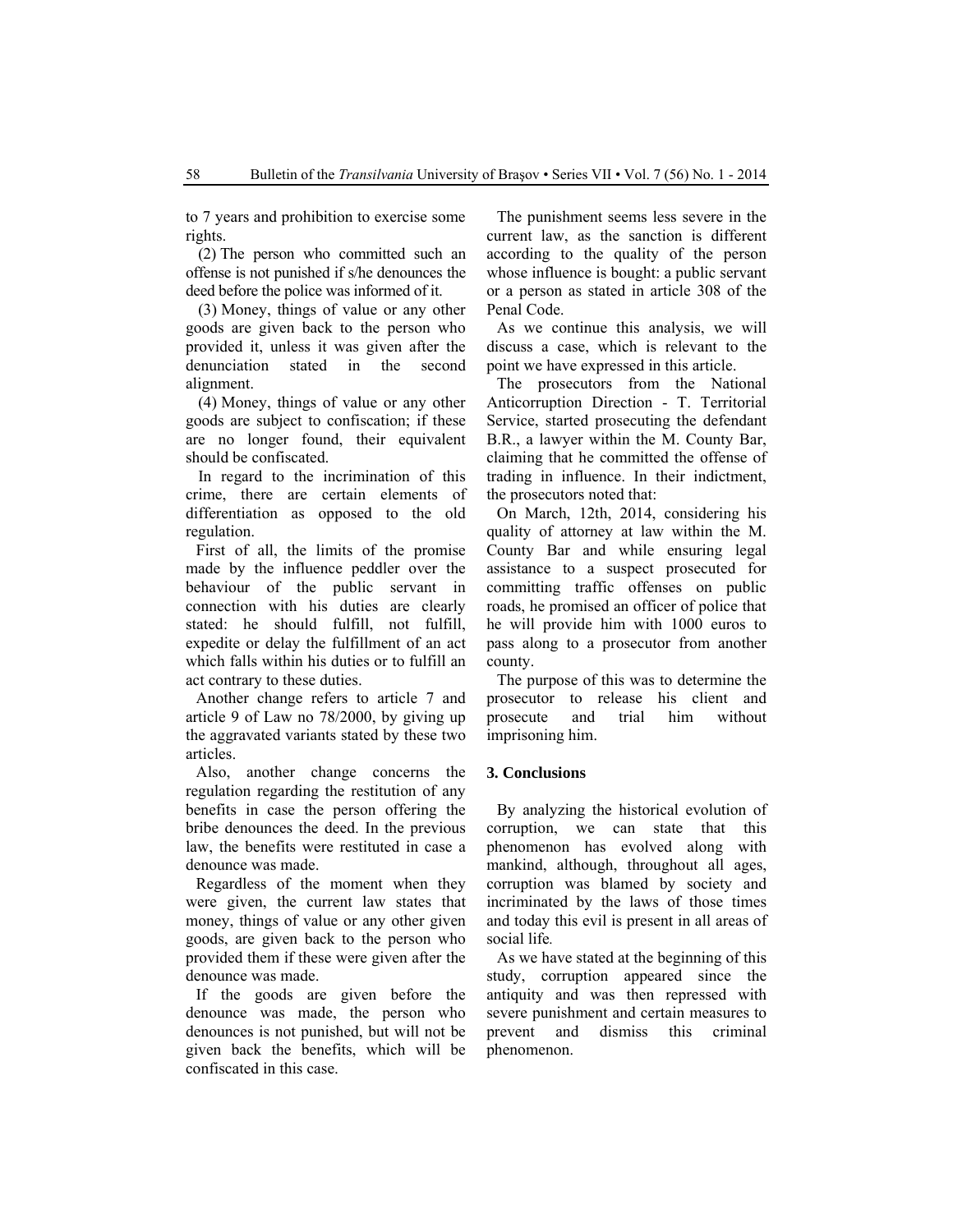However, corruption not only survived, but it progressed as time passed.

On January 27th, 1999, Romania signed the Criminal Law Convention on Corruption, but our internal law incriminated such facts long before this convention was signed.

But, as the law was in continuous change, while the economic market changed as well as the social-political frame, a new law was passed, namely Law no 78/2000 for the prevention, discovery and sanctioning of corruption offenses.

This law was meant to incriminate corruption in a modern manner and to award greater meaning to the corruption phenomenon.

Corruption can threaten economic stability, can slow down economical development and reduce the available resources for social programs; it can also violate man's fundamental rights and cause serious damage to the environment, undermining the authority of state institutions.

As we have noticed while writing this article and analyzing every corruption crime, all these offenses suffered numerous changes over time, changes imposed by the evolution of society and the natural tendency to align Romanian law to the community acquis, to align Romanian law with European law, as the law maker considered the similar provisions of other European states (Germany, Finland, Sweden, Portugal, Estonia).

We can conclude that the most harmful form of corruption is that which occurs in the public sector because, unlike the private sector, it does not affect a single group of individuals, but the entire society.

### **References**

1. Antoniu, G., Bulai, C.: *Practică penală* (*Criminal justice practice*, The special

vol.III.). Bucureşti. Romanian Academy Publishing House, 1992.

- 2. Baltador Crişan, T.: *Propunere de lege-ferenda privind incriminarea faptei cumpărătorului de influenţă* (*Ferend bill criminalizing the offense buyer influence*). In: the Criminal Law Review, No.1/2000.
- 3. Boroi, Al.: *Drept penal, Partea Specială* (*Criminal law. Special Part*). Bucureşti. C.H.Beck Publishing House, 2006.
- 4. Boroi, A.: *Drept penal, Partea Speciala*, conform Noului Cod Penal (*Criminal Law, Special Part, according to the new Penal Code*). Bucureşti. C.H.Beck Publishing House, 2011.
- 5. Boroi, Al., Neagu, N.: *Armonizarea dreptului penal roman cu legile europene privind corupţia* (*Coordinating Romanian criminal law with European corruption laws*). In: The Law Magazine no 4/2003.
- 6. Dabu, V.: *Unele aspecte privind traficul de influenţă* (*Some aspects of influence peddling*). In: Pro Law No.1/2005.
- 7. Diaconescu, H.: *Changes to the structure and content of corruption crimes: accepting bribe, offering bribe, receiving undue benefits and influence peddling by Law no 78/2000 for the prevention, discovery and sanctioning of corruption offenses.* In: The Law Magazine No. 4/2001.
- 8. Dobrinoiu, V.: *Corupţia în dreptul penal roman* (*Corruption in Romanian Criminal Law*). Bucureşti. Atlas Lex Publishing House, 1995.
- 9. Dobrinoiu, V., Conea, N.: *Drept penal*  (*Criminal Law*, The special volume II). Bucureşti. Lumina Lex Publishing House, 2000.
- 10. Dobrinoiu, V., Hotca, M.A., Gorunescu, M., Dobrinoiu, M., Pascu I., Chis, I., Păun, C., Neagu, N.,